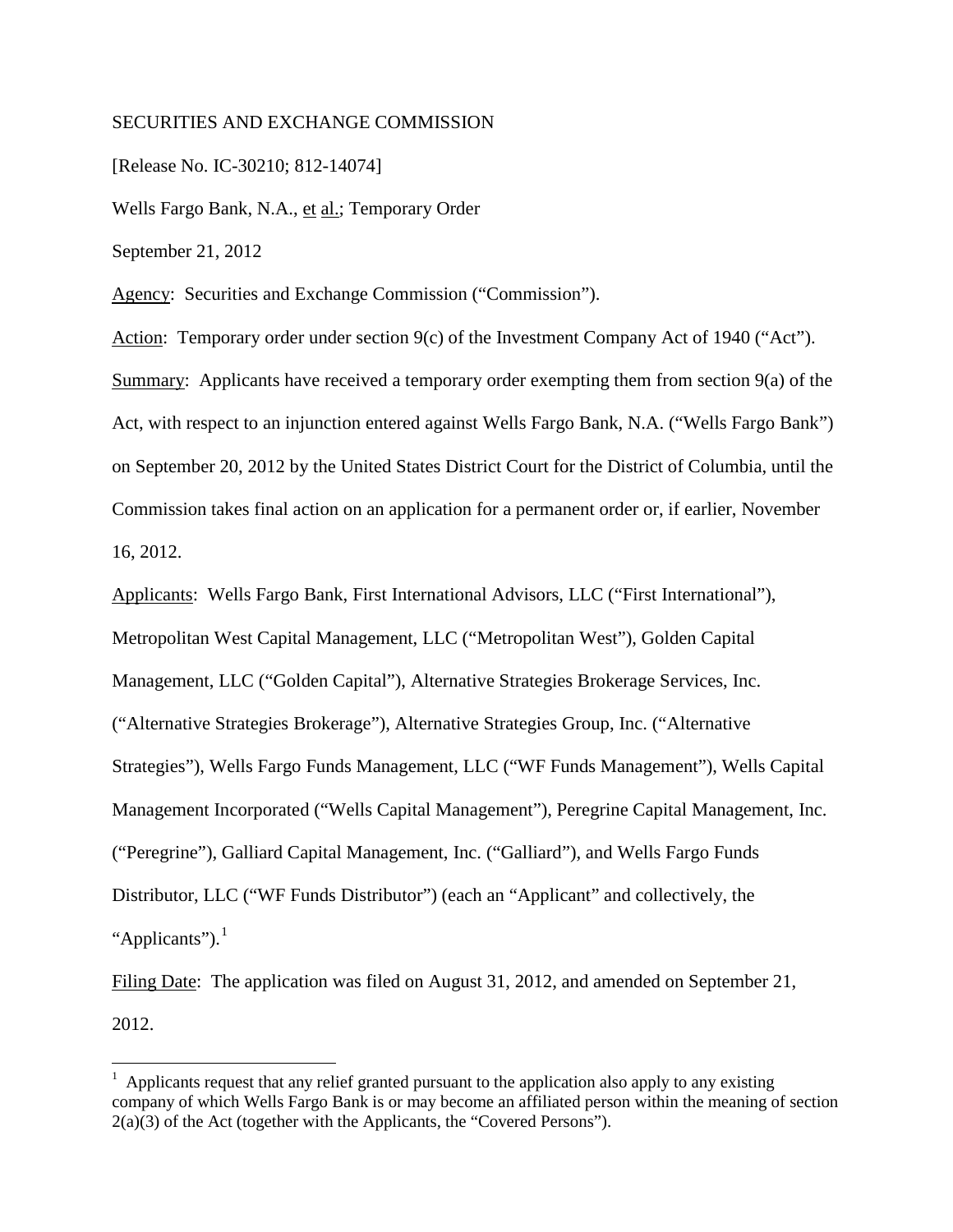Addresses: Elizabeth M. Murphy, Secretary, U.S. Securities and Exchange Commission, 100 F Street, NE, Washington, DC 20549-1090. Applicants: Wells Fargo Bank, 101 North Phillips Avenue, Sioux Falls, SD 57104; First International, 30 Fenchurch Street, London, England, UK EC3M 3BD; Metropolitan West, 610 Newport Center Drive, Suite 1000, Newport Beach, CA 92660; Golden Capital, 5 Resource Square, Suite 400, 10715 David Taylor Drive, Charlotte, NC 28262; Alternative Strategies Brokerage, 401 South Tryon Street, Charlotte, NC 28202; Alternative Strategies, 401 South Tryon Street, TH 3, Charlotte, NC 28202; WF Funds Management and WF Funds Distributor, 525 Market Street,  $12<sup>th</sup>$  Floor, San Francisco, CA 94105; Wells Capital Management, 525 Market Street, 10<sup>th</sup> Floor, San Francisco, CA 94105; Peregrine, 800 LaSalle Avenue, Suite 1850, Minneapolis, MN 55402; and Galliard, 800 LaSalle Avenue, Suite 1100, Minneapolis, MN 55402.

For Further Information Contact: Steven I. Amchan, Senior Counsel, at (202) 551-6826 or Daniele Marchesani, Branch Chief, at (202) 551-6821 (Division of Investment Management, Office of Investment Company Regulation).

Supplementary Information: The following is a temporary order and a summary of the application. The complete application may be obtained via the Commission's website by searching for the file number, or an applicant using the Company name box, at http://www.sec.gov/search/search.htm or by calling (202) 551-8090.

## Applicants' Representations:

1. Wells Fargo Bank is a national banking association wholly-owned, directly and indirectly, by Wells Fargo & Company ("Wells Fargo"). Through its direct and indirect subsidiaries, Wells Fargo, a registered financial holding company and bank holding company under the Bank Holding Company Act of 1956, as amended, offers banking, brokerage, advisory and other financial services to institutional and individual customers worldwide. Wells Fargo

2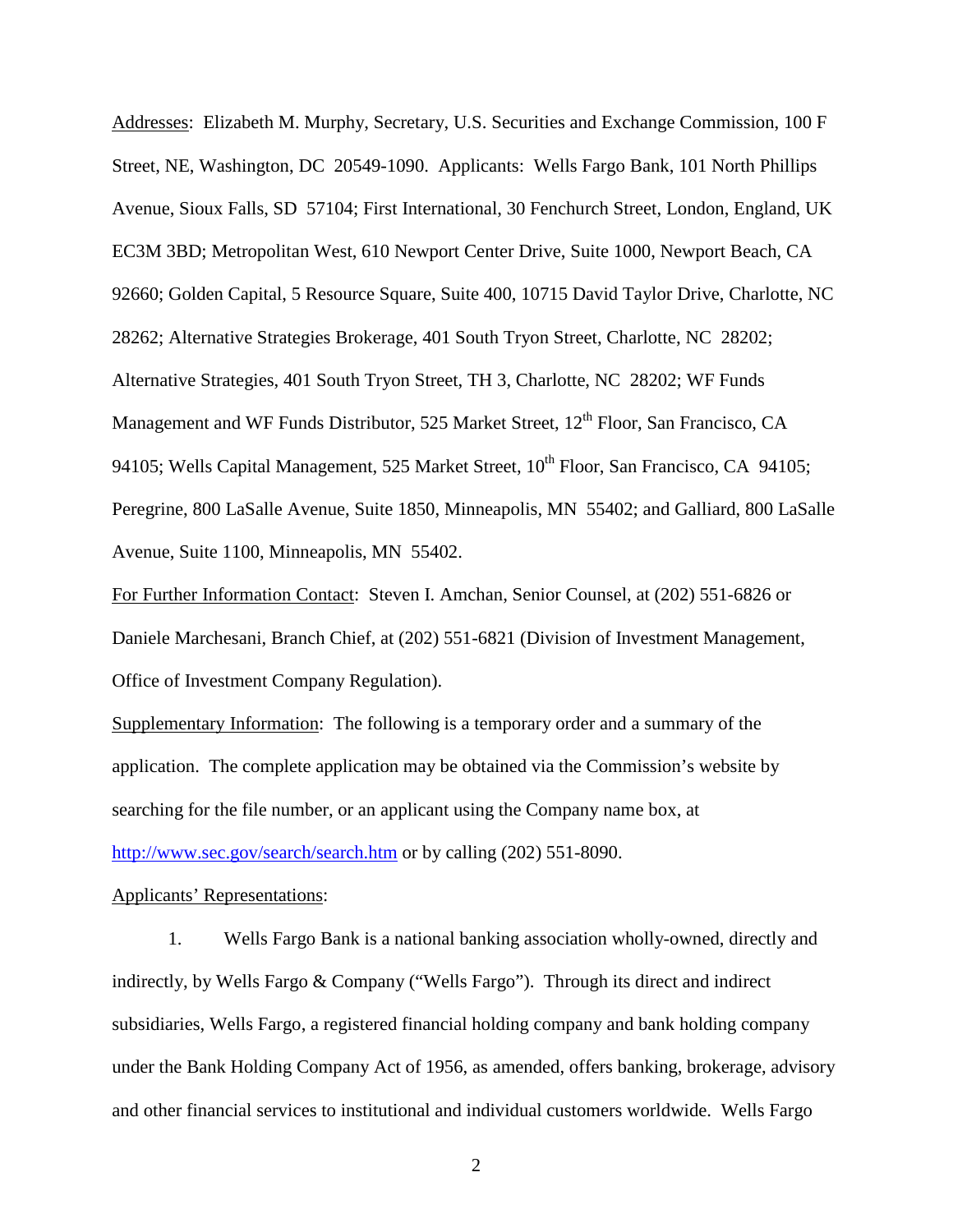also is the ultimate parent of the other Applicants, who, as direct or indirect, majority-owned or wholly-owned, subsidiaries of the same ultimate parent, are, or may be considered to be, under common control with Wells Fargo Bank.

2. Effective December 1, 2011, and August 24, 2012, respectively, two separately identifiable departments within Wells Fargo Bank, Abbot Downing Investment Advisors and Wells Capital Management Singapore, each became registered as an investment adviser under the Investment Advisers Act of 1940 ("Advisers Act") and each serves as an investment adviser to one or more Funds (as defined below). First International, Metropolitan West, Golden Capital, Alternative Strategies, WF Funds Management, Wells Capital Management, Peregrine, and Galliard are registered as investment advisers under the Advisers Act and serve as investment advisers or sub-advisers to various Funds. Alternative Strategies Brokerage and WF Funds Distributor are registered as broker-dealers under the Securities Exchange Act of 1934, and each serves as principal underwriter to various Funds. "Fund" means any registered investment company, including a registered unit investment trust ("UIT") or registered face amount certificate company, as well as a business development company ("BDC") or employees' securities company ("ESC"). "Fund Servicing Activities" means acting as an adviser, sub-adviser or depositor to Funds, or principal underwriter for any registered open-end investment company, UIT, registered face amount company or ESC.

3. On July 12, 2012, the U.S. Department of Justice filed a complaint ("Complaint") against Wells Fargo Bank in the United States District Court for the District of Columbia ("District Court") in a civil action.<sup>2</sup> The Complaint alleged that Wells Fargo Bank engaged in a pattern or practice of discrimination on the basis of race and national origin in violation of the

 $\overline{a}$ 

<sup>2</sup> *United States v. Wells Fargo Bank, N.A.*, No. 1:12-cv-01150 (D.D.C., July 12, 2012).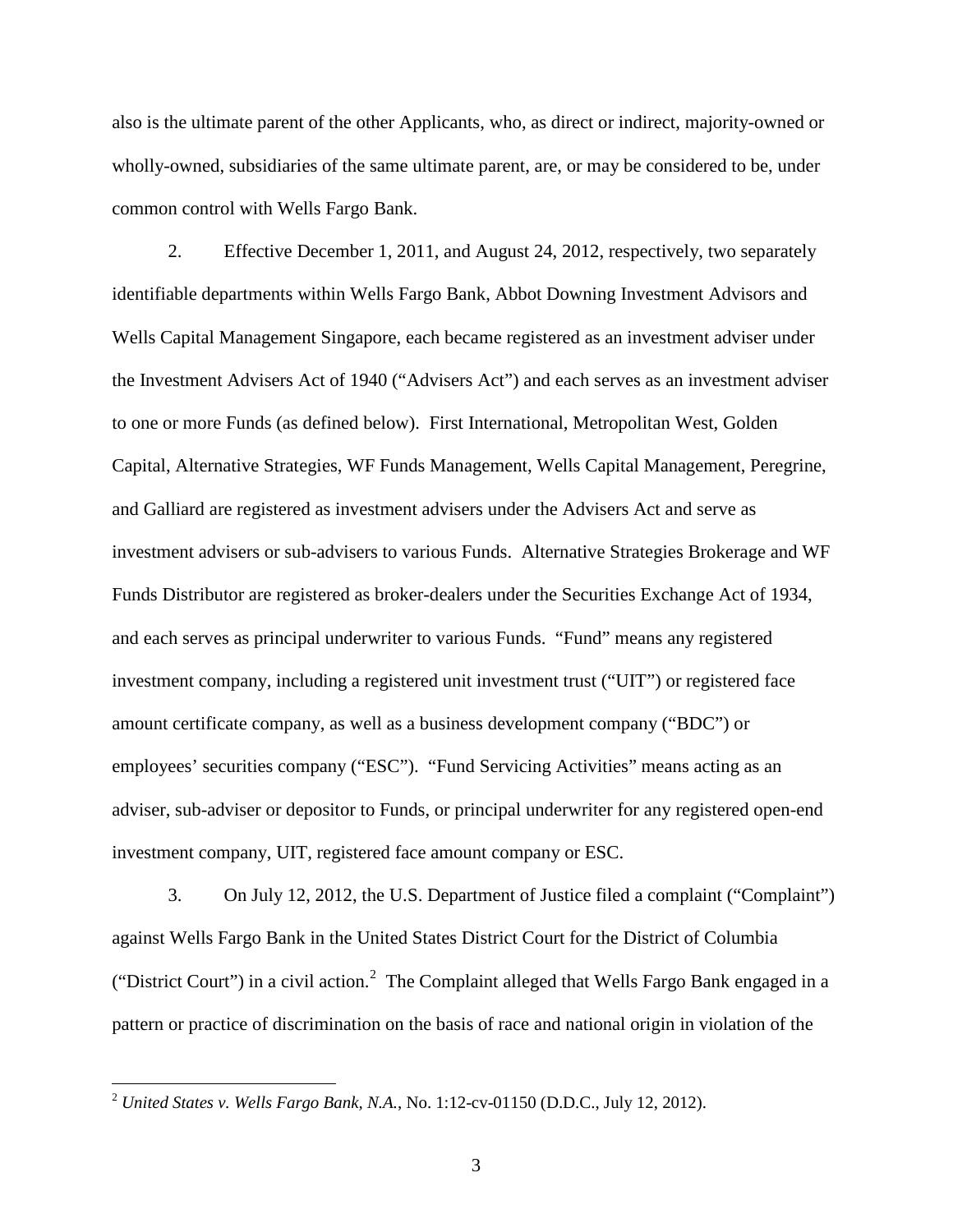Equal Credit Opportunity Act ("ECOA") and the Fair Housing Act ("FHA"). More specifically, the Complaint alleged that Wells Fargo Bank's policies caused African-American and Hispanic borrowers to be placed into subprime loans at higher rates than similarly-situated white borrowers and to pay higher costs, fees and interest rates than similarly-situated white borrowers. On July 12, 2012, Wells Fargo Bank executed a Consent Order, in which it denied the allegations of the Complaint other than those facts deemed necessary to the jurisdiction of the District Court. Pursuant to that Consent Order, on September 20, 2012, the District Court entered a judgment that, among other things, enjoins Wells Fargo Bank from violating the antidiscrimination provisions of the ECOA and the FHA in connection with originating residential mortgages (the "Injunction").

## Applicants' Legal Analysis:

1. Section 9(a)(2) of the Act, in relevant part, prohibits a person who has been enjoined from acting as a bank, or from engaging in or continuing any conduct or practice in connection with such activity, from acting, among other things, as an investment adviser or depositor of any registered investment company, or a principal underwriter for any registered open-end investment company, UIT or registered face-amount certificate company. Section  $9(a)(3)$  of the Act extends the prohibitions of section  $9(a)(2)$  to a company any affiliated person of which has been disqualified under the provisions of section 9(a)(2). Section 2(a)(3) of the Act defines "affiliated person" to include, among others, any person directly or indirectly controlling, controlled by, or under common control with, the other person. Applicants state that Wells Fargo Bank is, or may be considered to be, under common control with and therefore an affiliated person of each of the other Applicants. Applicants state that the entry of the Injunction may result in Applicants being subject to the disqualification provisions of section 9(a) of the

4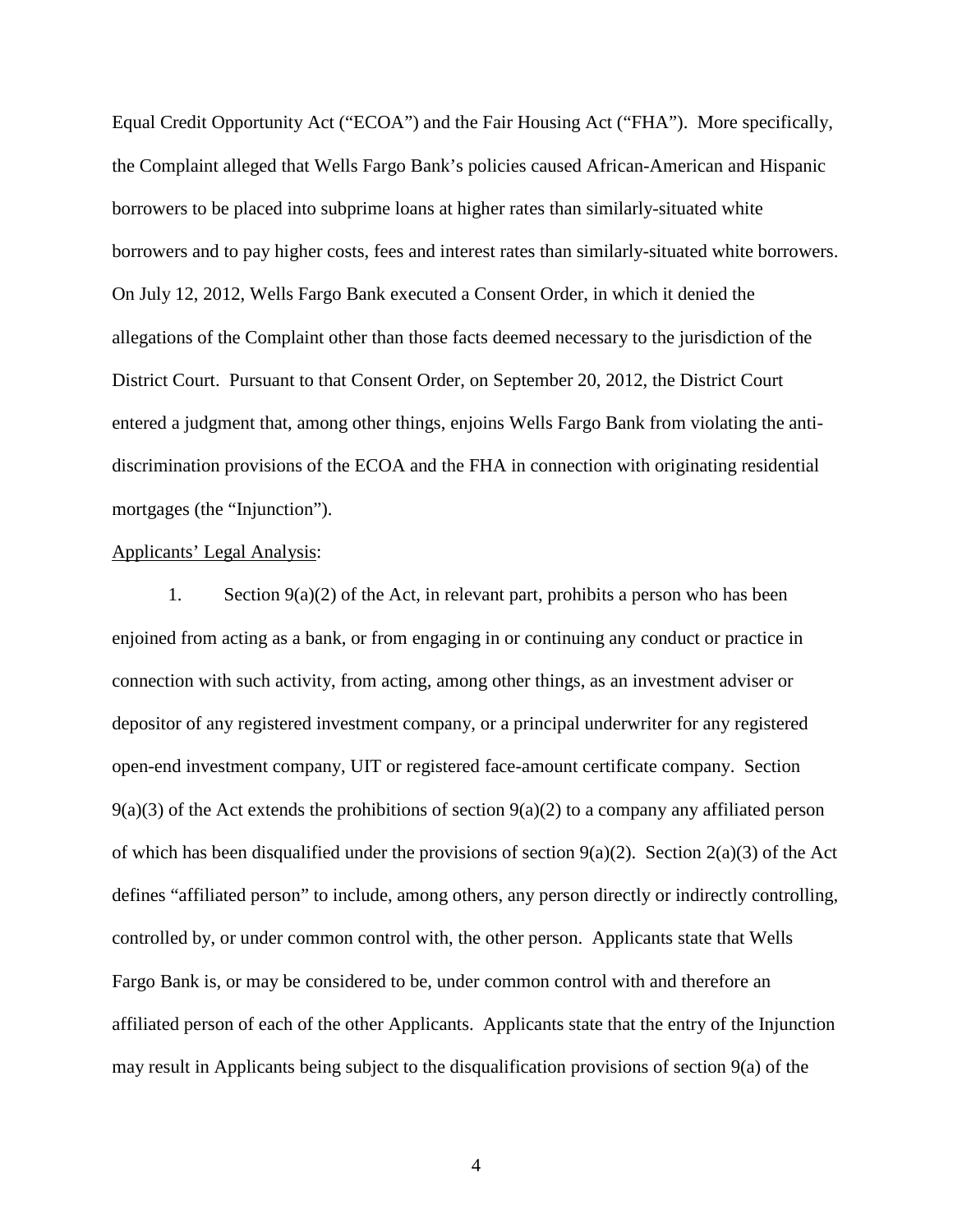Act because Wells Fargo Bank is enjoined from engaging in or continuing certain conduct and/or practices in connection with its banking activity.<sup>3</sup>

2. Section 9(c) of the Act provides that the Commission shall grant an application for exemption from the disqualification provisions of section  $9(a)$  if it is established that these provisions, as applied to Applicants, are unduly or disproportionately severe or that the Applicants' conduct has been such as not to make it against the public interest or the protection of investors to grant the exemption. Applicants have filed an application pursuant to section 9(c) seeking temporary and permanent orders exempting the Applicants and the other Covered Persons from the disqualification provisions of section 9(a) of the Act.

3. Applicants state that to the best of their reasonable knowledge: (i) none of the Applicants' (other than certain of Wells Fargo Bank's) current or former directors, officers or employees had any knowledge of, or had any involvement in, the conduct alleged in the Complaint to have constituted the alleged violations that provided a basis for the Injunction; (ii) the personnel who were involved in the violations alleged in the Complaint have had no involvement in, and will not have any future involvement in, providing advisory, sub-advisory, depository or underwriting services to Funds; and (iii) because the personnel of the Applicants involved in Fund Servicing Activities did not have any involvement in the alleged misconduct, shareholders of Funds that received investment advisory, depository and principal underwriting services from the Applicants were not affected any differently than if those Funds had received services from any other non-affiliated investment adviser, depositor or principal underwriter.

4. Applicants also state that, if they were barred from providing Fund Servicing Activities to Funds, the effect on their businesses and employees would be severe. Applicants

 $\overline{a}$ 

<sup>3</sup> Applicants believe that the conduct and/or practices covered by the Injunction could be deemed to be in connection with Wells Fargo Bank's banking activity.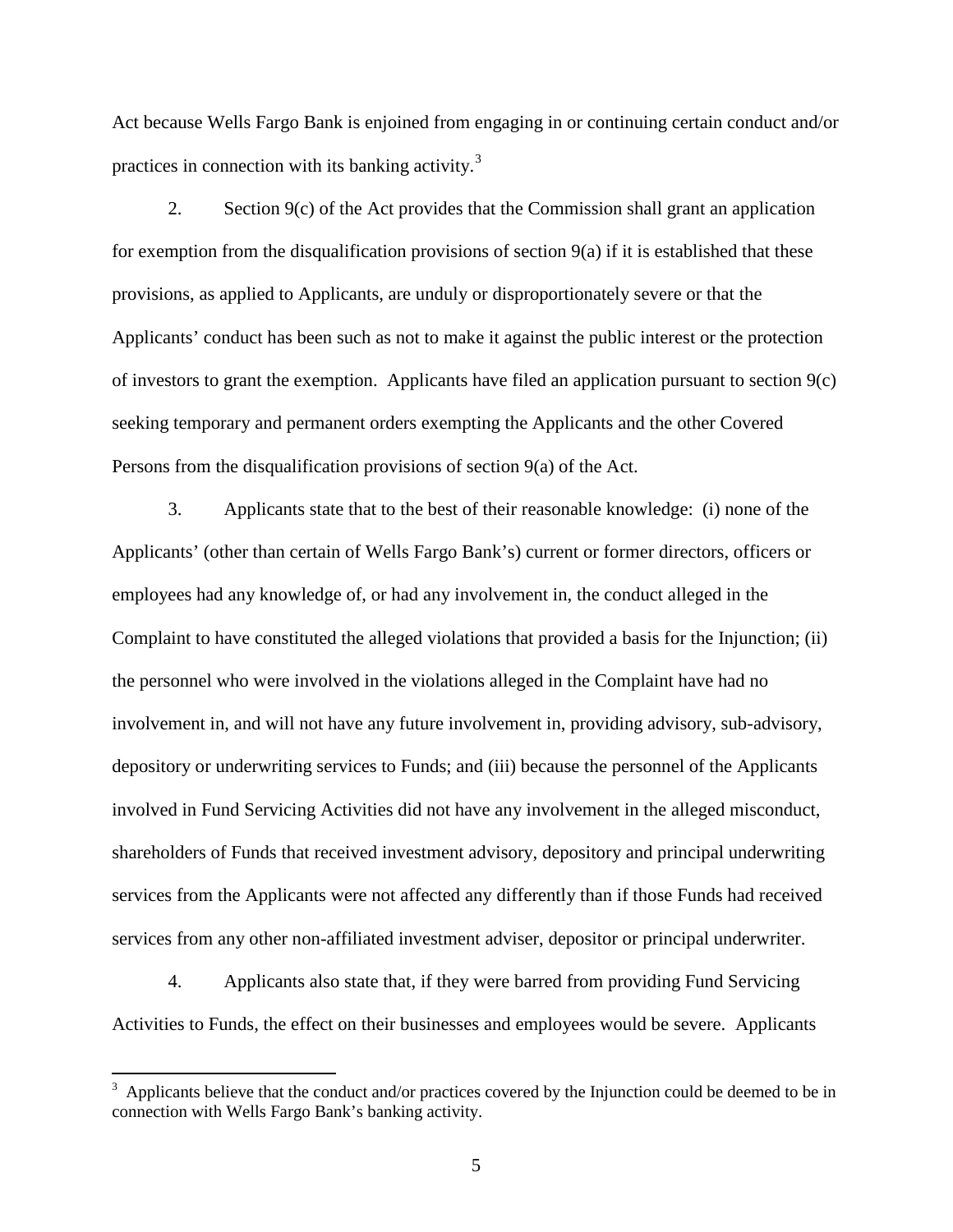further represent that the inability of the Applicants to continue providing Fund Servicing Activities would result in potentially severe financial hardships for both the Funds and their shareholders.

5. Applicants state that several Applicants and certain of their affiliates have previously received orders under section 9(c), as described in greater detail in the application. Applicants' Condition:

Applicants agree that any order granted by the Commission pursuant to the application will be subject to the following condition:

Any temporary exemption granted pursuant to the application shall be without prejudice to, and shall not limit the Commission's rights in any manner with respect to, any Commission investigation of, or administrative proceedings involving or against, Covered Persons, including without limitation, the consideration by the Commission of a permanent exemption from section 9(a) of the Act requested pursuant to the application, or the revocation or removal of any temporary exemptions granted under the Act in connection with the application.

## Temporary Order:

 Rule 30-5(a)(7) of the Commission's Rules of Practice and Investigations provides that the Division of Investment Management may exempt persons, for a temporary period not exceeding 60 days, from section 9(a) of the Act, if, on the basis of the facts then set forth in the application, it appears that: (i) (A) the prohibitions of section  $9(a)$ , as applied to the applicant, may be unduly or disproportionately severe, or (B) the applicant's conduct has been such as not to make it against the public interest or the protection of investors to grant the temporary exemption; and (ii) granting the temporary exemption would protect the interests of the investment companies being served by the applicant by allowing time for the orderly

6